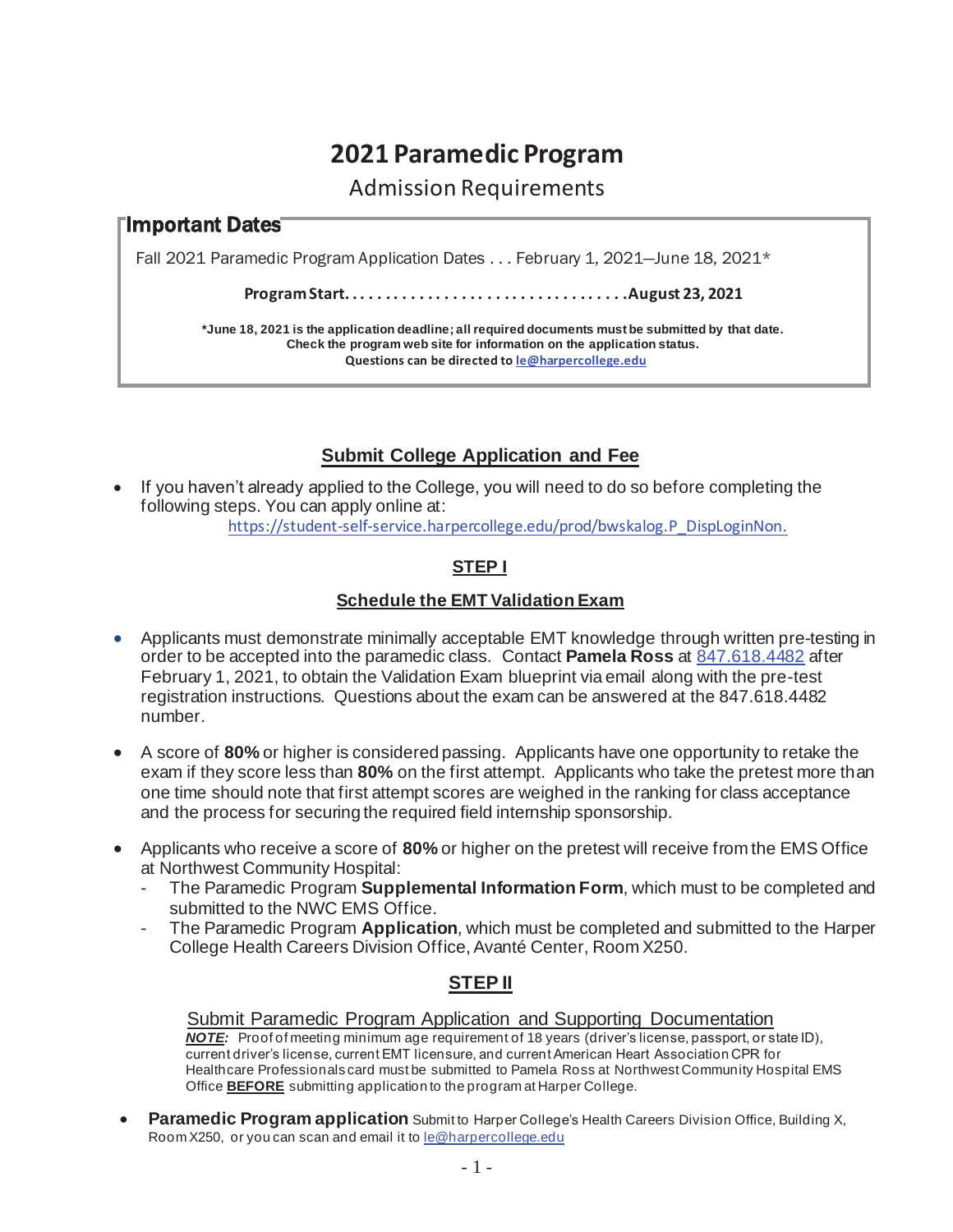- Both sides of the application must be completed.
- **Official High School Transcript OR GED Results MANDATORY** (Submitto Admissions Processing, A137c):
	- Send your **official** final high school transcripts with the graduation date posted, or, if you are submitting the GED report, the document must show passing scores. Either document should be sent directly from the institution to Harper College.
	- Applicants who have completed high school in another country will need to submit a document-todocument evaluation of their high school transcript completed by Educational Credential Evaluators, INC (ECE) www.ece.org **or** World Education Services (WES) www.wes.org specifically stating: **U.S. Equivalence: High school diploma**.
- **English/Reading Placement** can be satisfied by one of the following options:
	- ACT English score of 19 or higher **and** ACT Reading score of 20 or higher; **or**
	- Harper College Writing/Reading Assessment Test results that demonstrate placement into ENG 101 without a reading co-requisite; **or**
	- Completion of ENG 100 (or higher level English course) at Harper with a grade of "C" or better; **or**
	- Successful completion of a college level English composition course (at another appropriately accredited college) equivalent to ENG 101 at Harper.
- Math Placement can be satisfied by one of the following options:
	- ACT Math score of 20 or higher; **or**
	- Completion of MTH 060 or higher level math course at Harper College with a grade of "C" or better; **or**
	- Harper College Math Assessment Test results that demonstrate placement into MTH 080 or higher level math course; **or**
	- Completion of MTH 060 or higher level math course at another appropriately accredited college with a grade of "C" or better

#### x **Academic Standing**

- Current or previously enrolled Harper students must have a minimum 2.0 grade point average (GPA).
- Applicants who do not have a 2.0 GPA will need to meet with a Student Development counselor.

#### **STEP III**

#### **Admission Selection Decisions**

- This is a Limited Enrollment Program. Once all required documents are submitted and all admission requirements are satisfied, your name will be forwarded to the NCH EMS Office.
- Class enrollment is mutually determined by NCH and Harper College representatives shortly after the deadline date for those whose Harper paramedic program files are **complete** by June 18, 2021. Passing the validation exam, submitting the application, and satisfying all admission requirements will result in an admission decision; however, completing these steps will not guarantee acceptance into the program. The number of students selected depends on the availability of field internship and hospital clinical opportunities, classroom space, and required student-instructor ratios.
- Applicants who have satisfied the above requirements and are employed by and are assigned to vehicles in the NWC EMSS with verified preceptors will have priority in the selection process. An acceptance email will be sent to the applicant at the email address provided on the application.
- Unaffiliated students are selected in EMT Validation Exam score order starting with the highest first attempt scores. If a tiebreaker is necessary, file completion date will determine order of acceptance.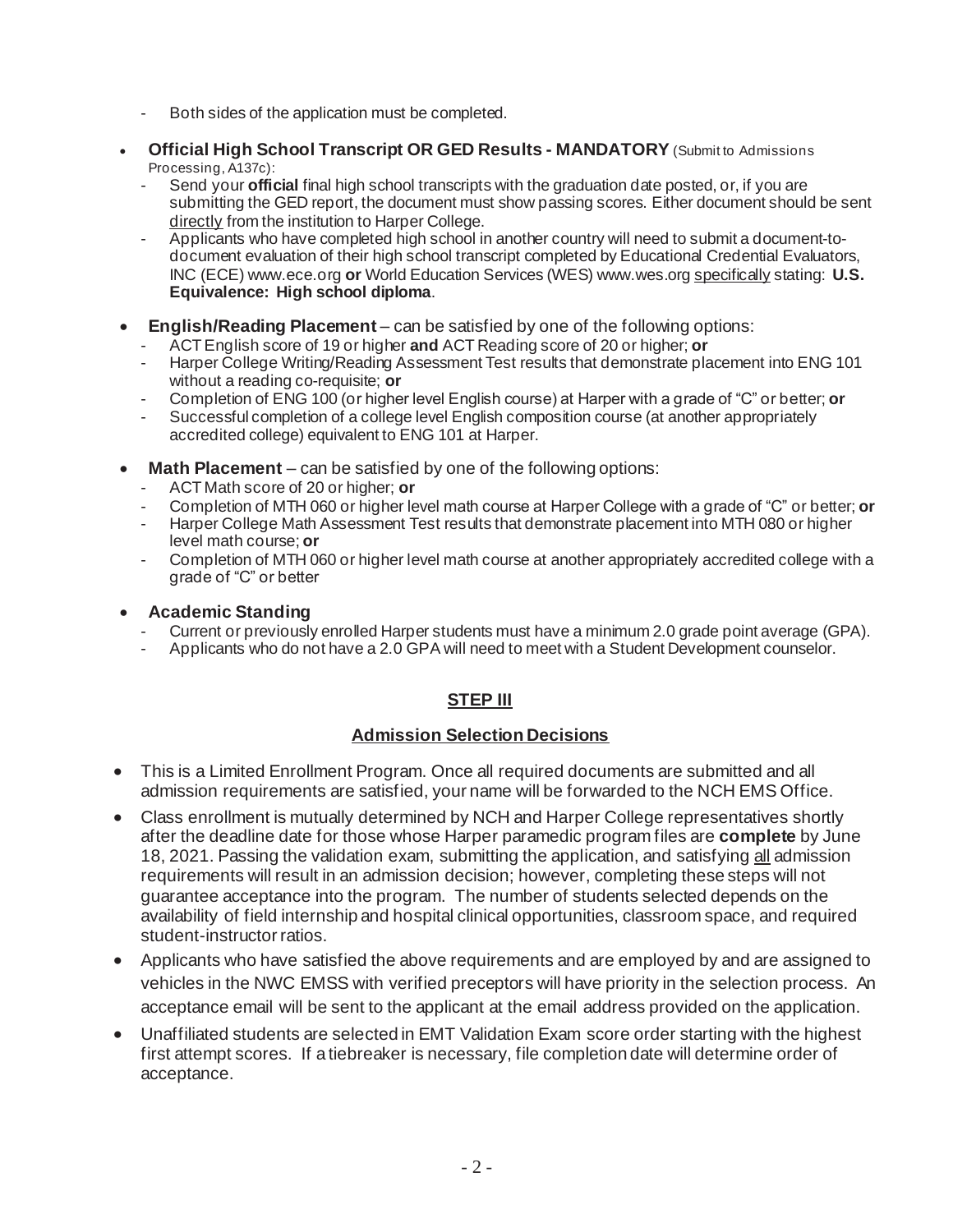- Applicants needing an agency match and preceptor assignment shall indicate that need on their paramedic Supplemental Information Form. **All applicant-agency matching** of those who are not employed in the NWC EMSS **shall be done ONLY through the PM Program Director** after prospective students are rank ordered for acceptance**.**
- **Prospective students are NOT to call EMS agencies seeking a sponsorship.**

#### **Important Admission Notes**

- x Applicants who are offered enrollment will be given **one week** to accept their seat in the class. They are considered paramedic student *candidates* only**,** until all final acceptance requirements have been satisfied. It is the candidate's responsibility to ensure that all requirements are met and all documentation is satisfactory and on file in a timely manner. Failure to successfully comply with the requirements will result in separation from the program.
- Unaffiliated candidates who require a match with an Agency are *conditionally* accepted, subject to a final match proposed by the Paramedic Program and acceptance by an approved Agency administrator (Chief/Provider; EMS Coordinator). Individual agency members cannot agree to host a student and unaffiliated students are NOT to seek out an agency relationship.
- PM student candidates are required to provide evidence of health insurance coverage and to successfully complete all health clearance requirements which include passing a physical exam attesting to their ability to physically, mentally, and emotionally meet the essential job functions of a PM as listed in the student handbook and to participate in all class activities without restriction prior to the beginning of class. Very limited accommodations are available to paramedic students as they must fully demonstrate the ability perform competently in class meeting the essential job functions in the student handbook in the same manner as they would be expected to perform on duty in a hospital and/or at an EMS agency. Students must also meet all immunization requirements by deadlines set by the program or they will forfeit their seat in the class. In addition, enrollment into the PM Program is contingent upon the results of the criminal background check that meets the requirements in the Illinois EMS Act and Rules, and a clean drug screen required of all admitted students that meets program requirements. Information regarding these requirements will be provided following a contingent program acceptance.
- Applicants are obligated to meet current admission requirements and follow the program curriculum as defined at the time of acceptance into the program and as modified by changes in national, state, and/or Program standards that may occur while classes are in session.
- Enrolled students will be required to sign a Student Agreement, Academic Release form, Photo Release Form, Invasive Procedure Release Form, and an Emergency Preparedness Exercise participant release form on the day of program orientation.
- Applicants not accepted into the program who wish to be considered for the following year must reapply.